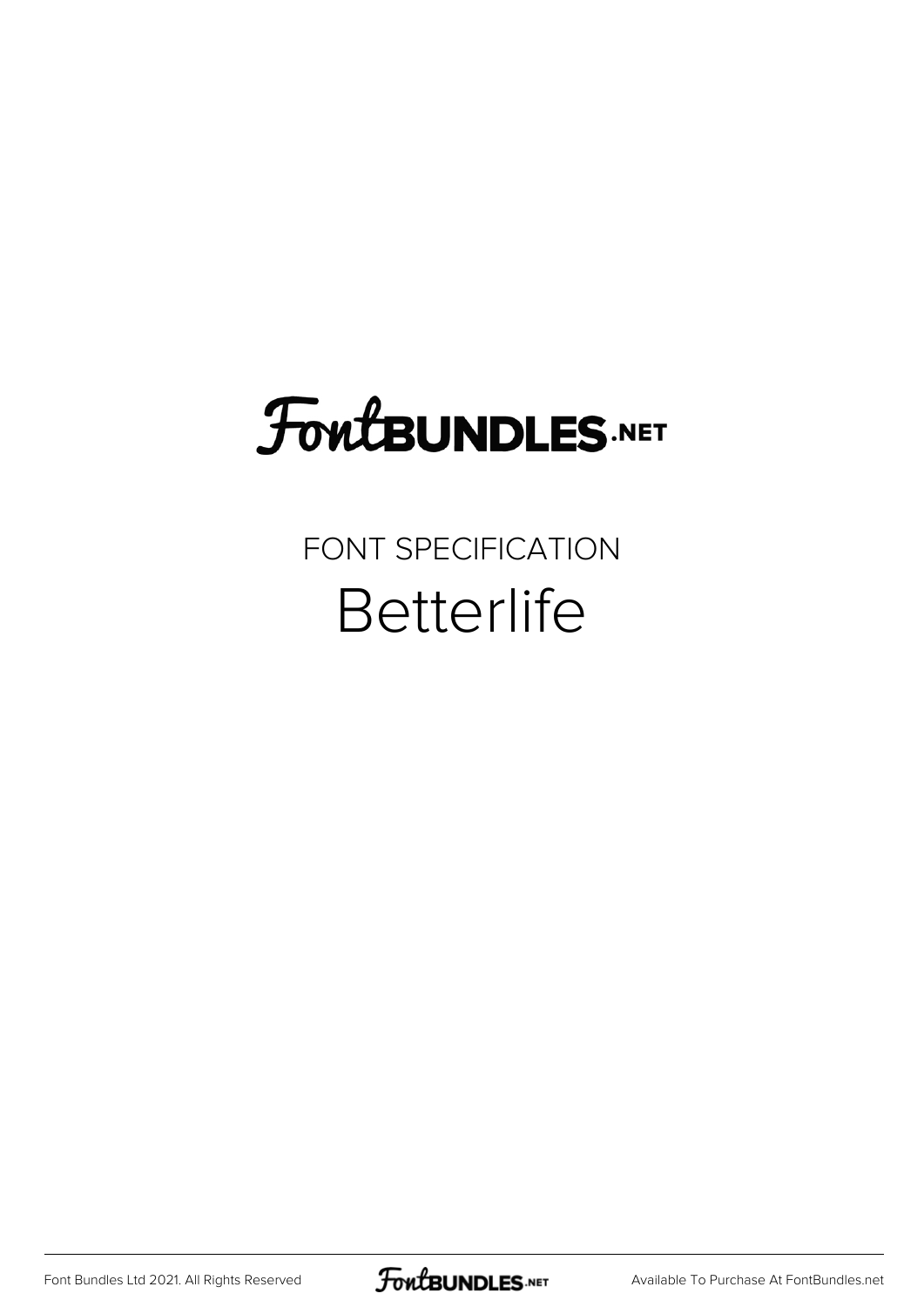## Betterlife - Regular



Lowercase Characters

abcdefghijklmnopggfu

Numbers

0123456789

**Punctuation and Symbols**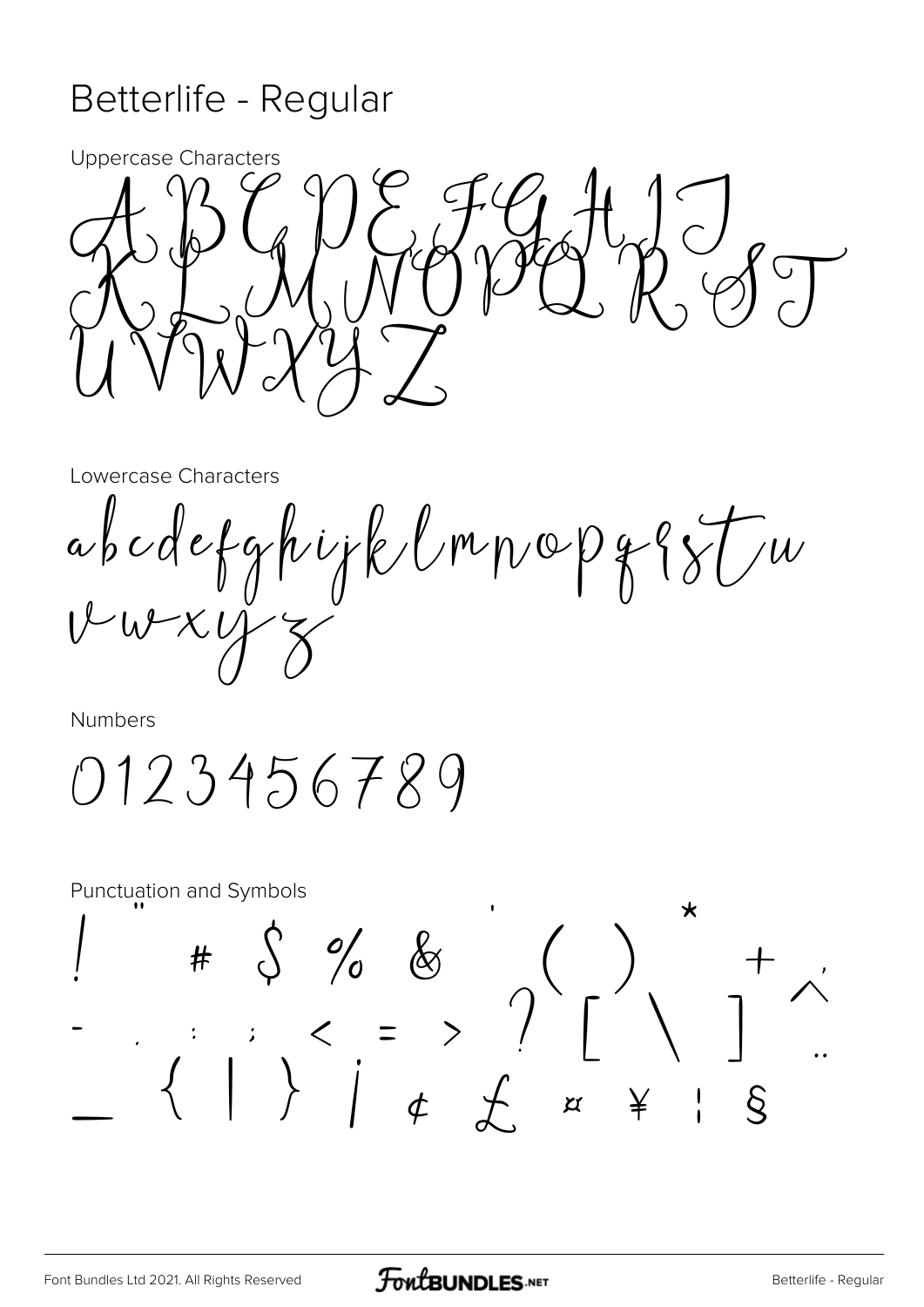

All Other Glyphs

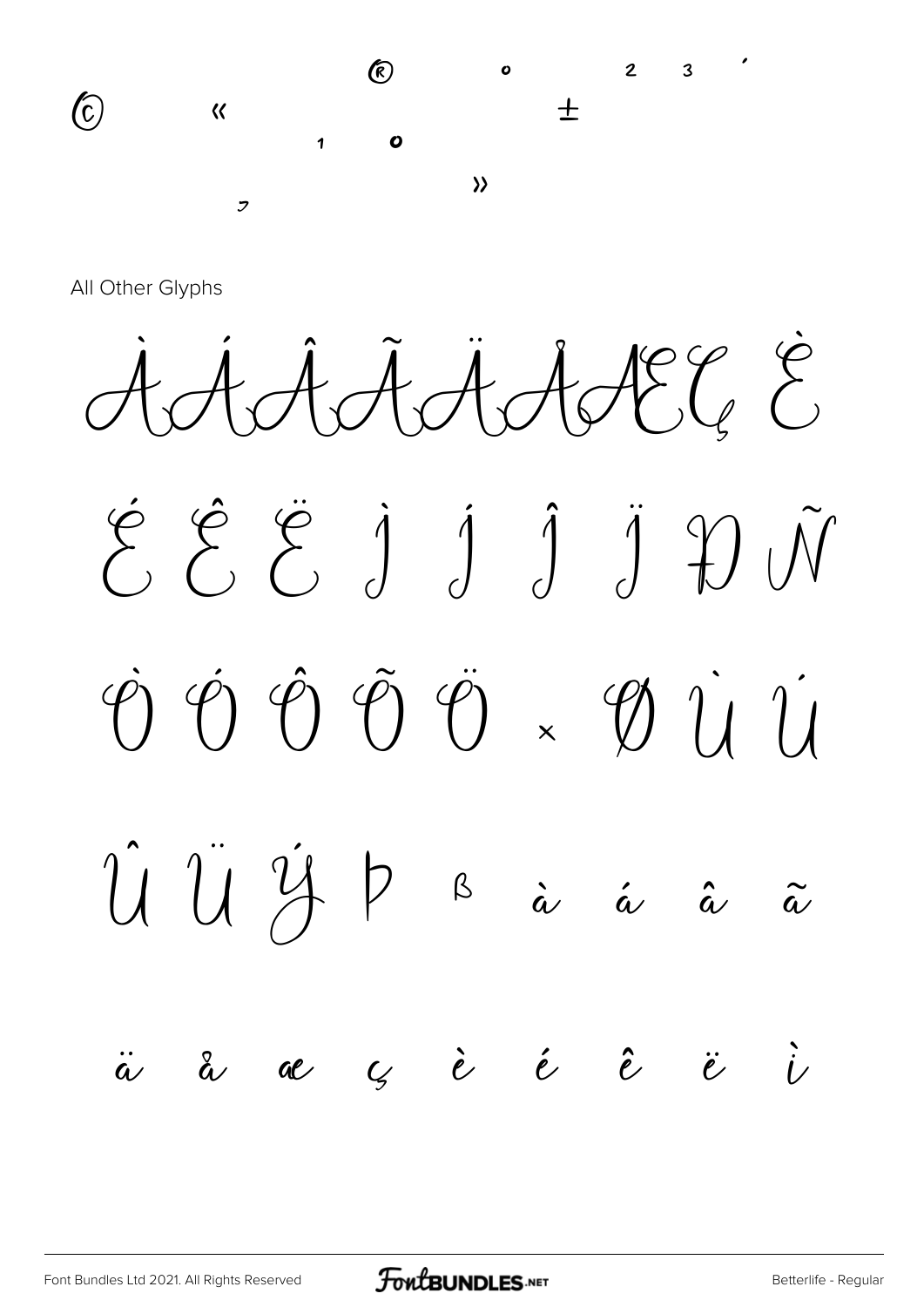$\hat{\iota}$   $\hat{\iota}$   $\ddot{\iota}$   $\check{\varphi}$   $\tilde{\eta}$   $\dot{\varphi}$   $\dot{\varphi}$   $\tilde{\varphi}$   $\tilde{\varphi}$  $\div$  & iv iv iv iv if  $\ddot{\omega}$  $\overline{P}$ Eve  $\ddot{y}$  $\ddot{\psi}$  $\circ$  $\pmb{\epsilon}$  $\cdot$  $\Delta$  $\overline{u}$  $\boldsymbol{\eta}$  $\overline{1}$  $\overline{\mathbf{v}}$  $\overline{\phantom{a}}$ 

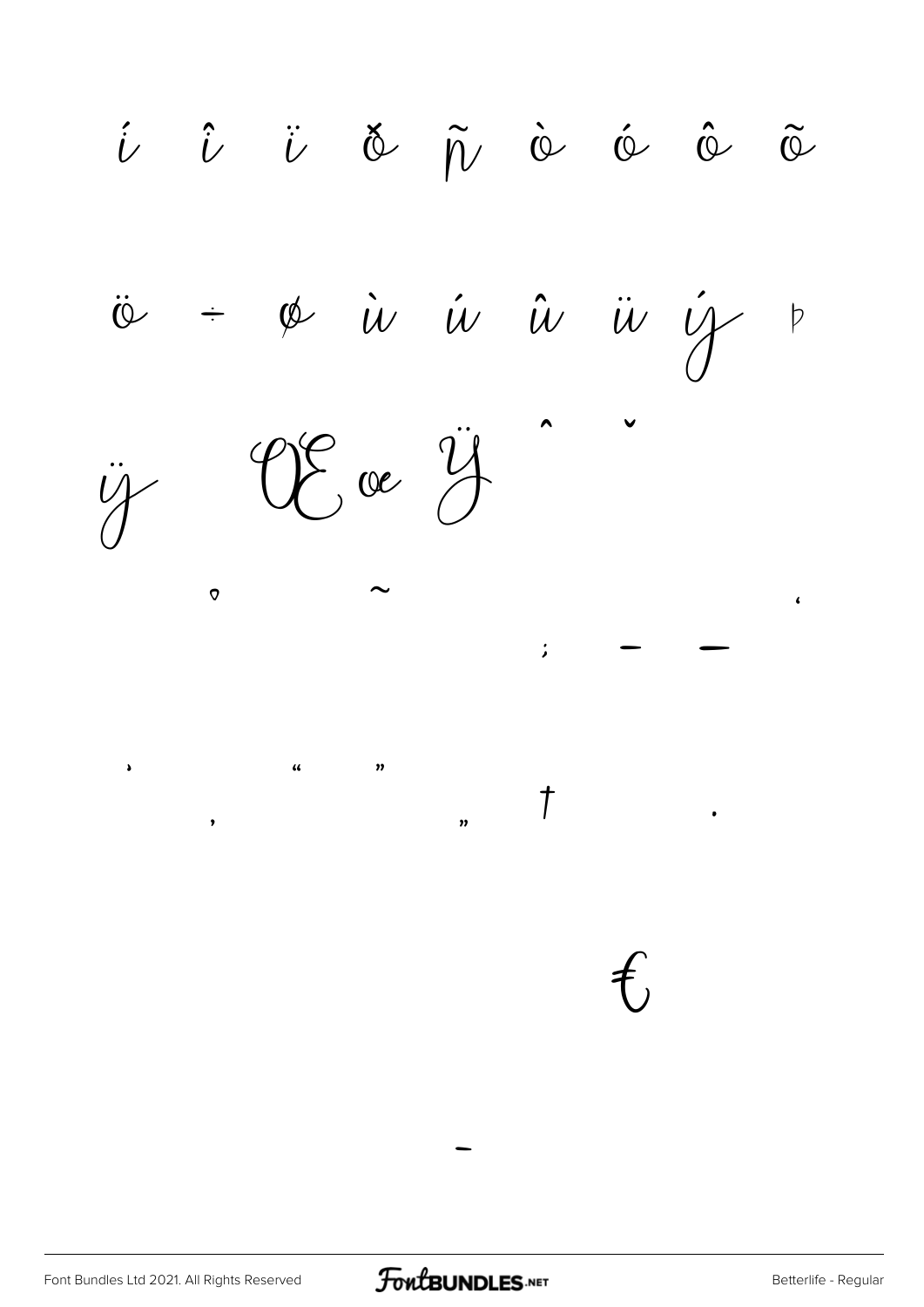$t$  and  $\sim$ 











un y gu gg ll ou si